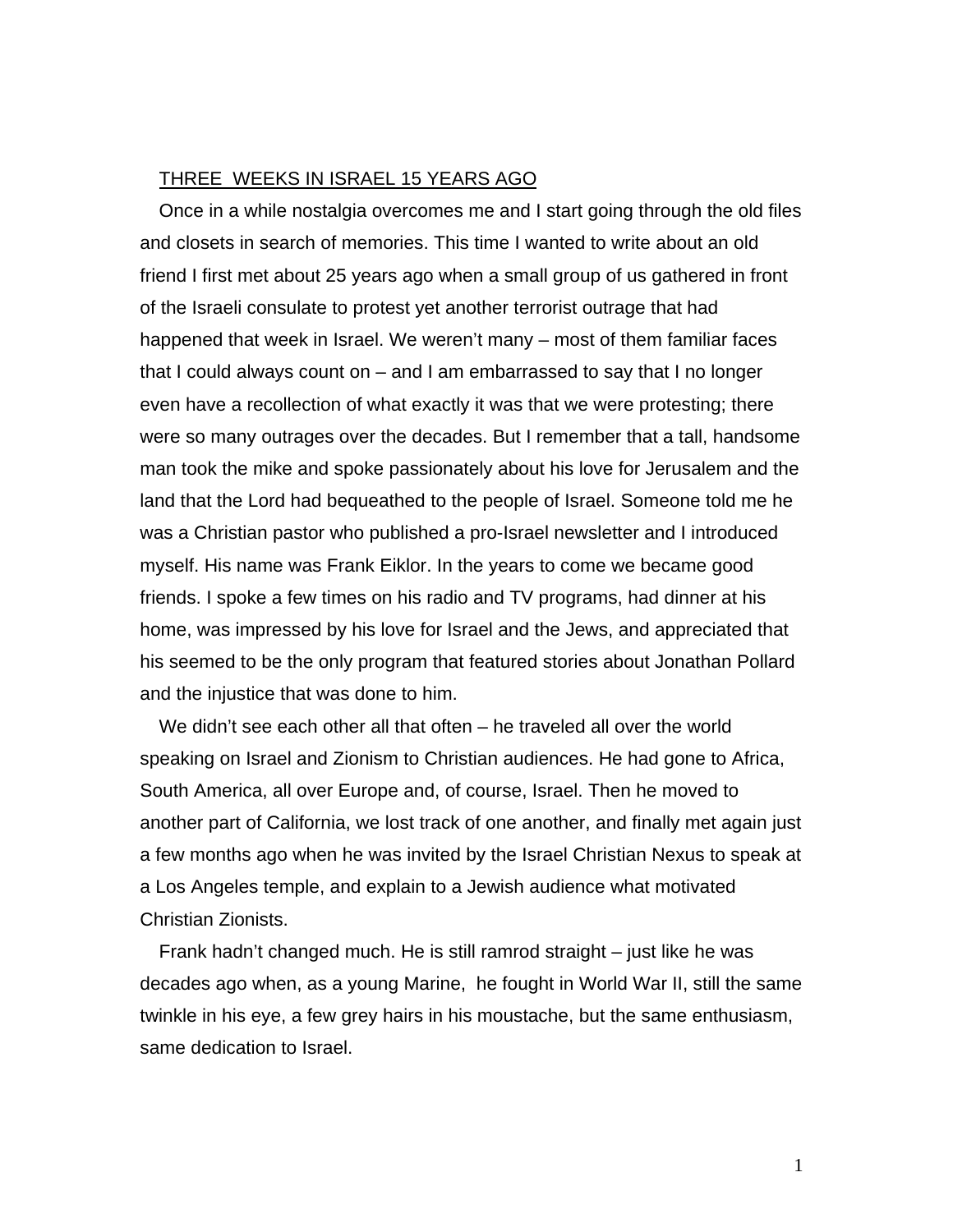As I listened to him I remembered an episode in my life. In 1993, I had spent two weeks in Israel, working as a volunteer in an army camp. On the day we were to fly home, the colonel commanding the base came to say good bye to the foreign volunteers and thank us for helping out. He asked if any of us were from California. A few hands went up. "Does anybody know a pastor from California, Frank Eiklor?" he said.

"I know Frank," I said. "He is a friend of mine."

A smile lit up the colonel's face. "You are a friend of Frank's? A great man, a good man. Tell him I said hello, will you?"

He told us that during the war, in 1982, when few tourists were coming to Israel, Frank had brought a planeload of Christian tourists to work on army bases while the soldiers were off fighting. Since then he came every year bringing dozens of people to help.

"A good man, a good man," he repeated. "I wish there were many Jews like him."

And now, 15 years later, thinking of Frank Eiklor I realized that I had written about my two weeks on an Israeli army base in 1993, but that it was way too long – I try to keep my columns at about 800 words or so; I was told by an expert that today's readers don't have the patience to read anything longer than that – so I put the project aside and never got to it.

I dug out my old photos and notes I had written so long ago – I didn't have a beard then, just a moustache that was long enough to twirl, I was about 20 lbs lighter and in much better shape, and in the camp I heard a rumor that some of the other volunteers thought that I had been a commando or in the special forces in the U.S. I ignored the rumor but I didn't deny it either – some of the cute Israeli girl soldiers appeared impressed by the mystery about me and the fact that I took a cold shower every morning. (I did, but there was no mystery about that: there was no hot water.)